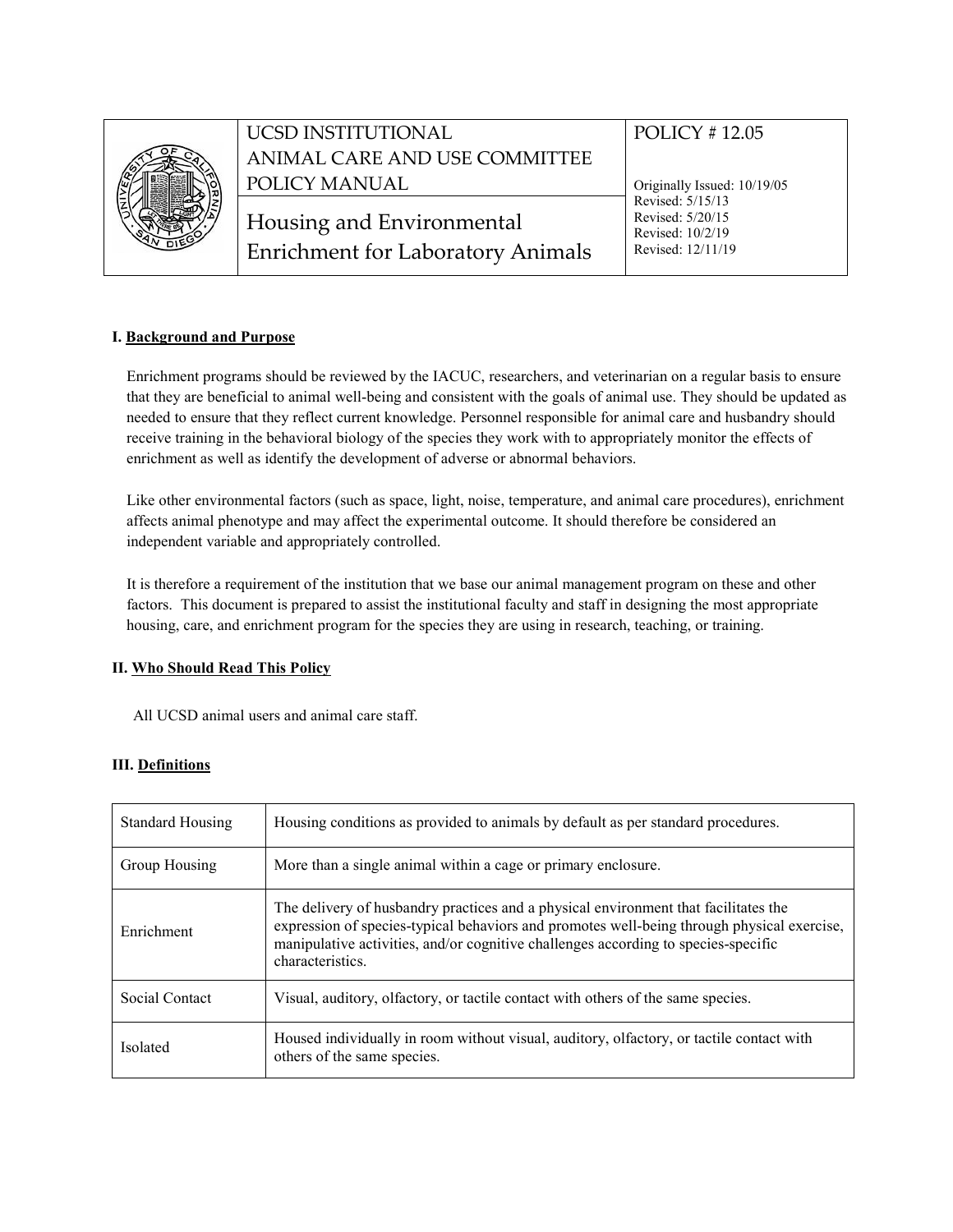#### **IV. Policy**

- All animals housed for research, teaching or testing purposes at UCSD must be housed in a vivarium approved by the IACUC.
- Each animal housing room maintains a single species at any given time unless special housing arrangements have been made for compatible species.
- Enrichment and appropriate social contact must be provided according to the table below.
- Social species must be group-housed unless:
	- o a) social incompatibility has been determined,
	- o b) death or removal of cage-mates has occurred,
	- o c) experimental requirements have been justified in the animal use protocol, or
	- o d) the health or welfare of the animal dictates single housing.
- Changes from the standards listed below are not allowed except under the following two circumstances:
	- o Changes are described in the applicable animal use protocol approved by the UCSD IACUC.
	- o The UCSD Animal Care Program Veterinary Health Unit prescribes the change.
- Provision of enrichment must be provided so as not to cause undue stress or otherwise harm the animal or alter the species appropriate standards for husbandry, nutritional requirements or housing.
- Physical materials used for enrichment must be easily sanitizable to the level of the building SOPs.
- Materials and labor costs associated with optional enrichment will be the responsibility of the principal investigator.

| <b>Species</b> | <b>Standard Housing and Enrichment</b>                                                                                                                                                                                                                                                                                                                                                                                                                                                                 | <b>Singly Housed Animals</b>                                                                       |
|----------------|--------------------------------------------------------------------------------------------------------------------------------------------------------------------------------------------------------------------------------------------------------------------------------------------------------------------------------------------------------------------------------------------------------------------------------------------------------------------------------------------------------|----------------------------------------------------------------------------------------------------|
|                | Changes from these standards are not allowed except by IACUC or ACP<br>Veterinary approval.                                                                                                                                                                                                                                                                                                                                                                                                            | Standard housing and enrichment<br>conditions will apply in addition to the<br>below requirements. |
|                |                                                                                                                                                                                                                                                                                                                                                                                                                                                                                                        | Changes from these standards are not<br>allowed except by IACUC or ACP<br>Veterinary approval.     |
| Mice           | Group housed whenever possible. ACP approved polystyrene,<br>polycarbonate, or other high temp solid bottom plastic cage fitted with a<br>functioning filter-top or polyethylene disposable cages. Cages may be<br>connected to racks providing filtered air. Commercially available paper,<br>wood chip or Corn Cob type bedding. Wire bar lid or box feeder, with<br>or without resting lofts. Water pouch, bottle or lixit for automatic<br>watering. ACP approved paper nesting material and feed. | No additional requirements                                                                         |

#### **UCSD Standard Housing / Enrichment Requirements**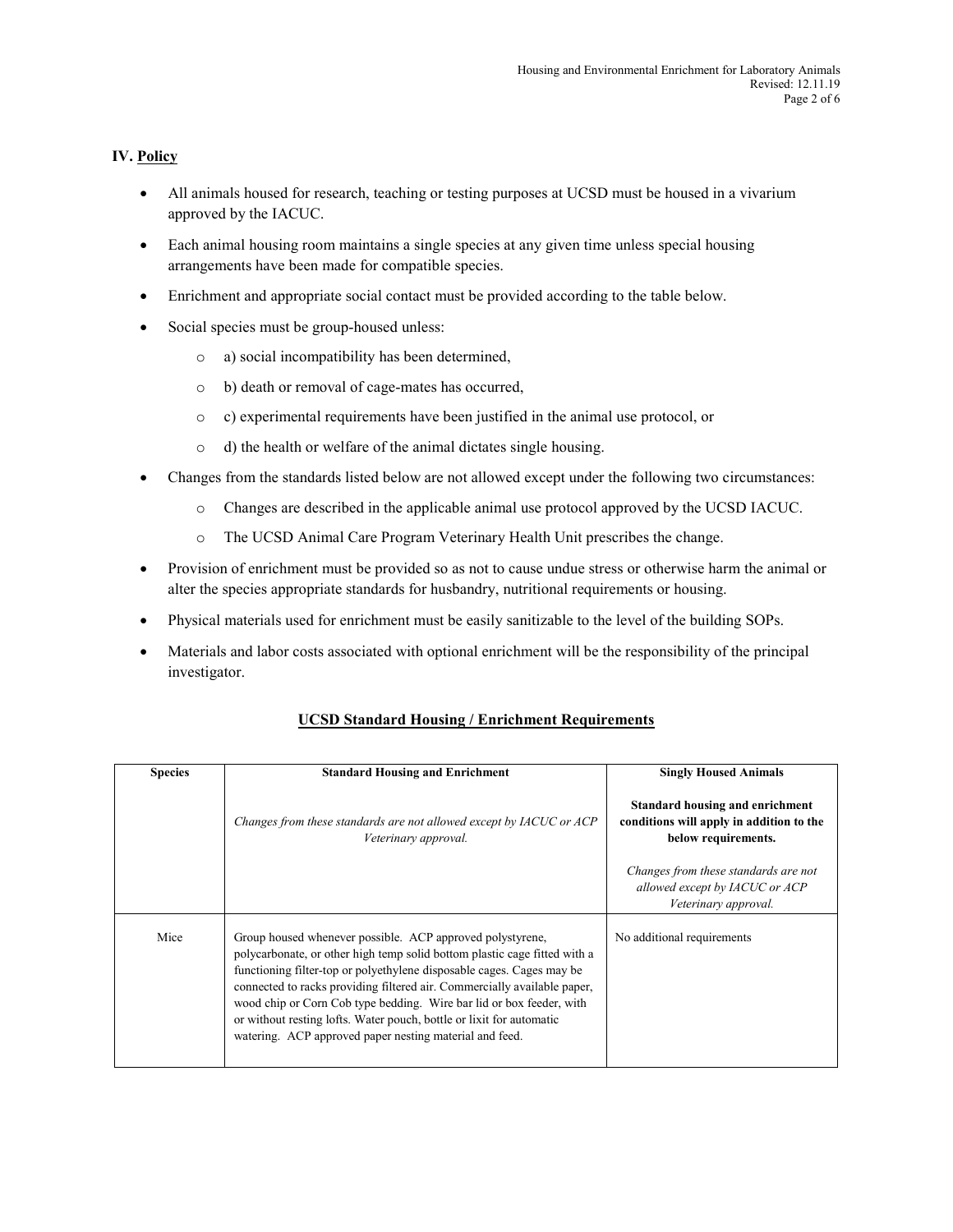| Rats                  | Group housed whenever possible. ACP approved polystyrene,<br>polycarbonate, or other high temp solid bottom plastic cage fitted with a<br>cage-appropriate top or polyethylene disposable cages. Cages may be<br>connected to racks providing filtered air. Commercially available paper,<br>wood chip or Corn Cob type bedding. Wire bar lid. Water bottle or lixit<br>for automatic watering. ACP approved feed.                            | Provision of ACP approved paper or<br>plastic tube.                    |
|-----------------------|-----------------------------------------------------------------------------------------------------------------------------------------------------------------------------------------------------------------------------------------------------------------------------------------------------------------------------------------------------------------------------------------------------------------------------------------------|------------------------------------------------------------------------|
| Hamsters &<br>Gerbils | Group housed whenever possible. ACP approved polystyrene,<br>polycarbonate, or other high temp solid bottom plastic cage fitted with a<br>functioning filter top. Cages may be connected to racks providing<br>filtered air. Commercially available paper, wood chip or Corn Cob type<br>bedding. Wire bar lid. Water bottle or lixit for automatic watering.<br>ACP approved feed and plastic enclosures.                                    | Provision of ACP approved plastic<br>enclosures.                       |
| Guinea Pigs           | Group housed whenever possible. ACP approved suspended housing<br>system or other high temp solid bottom plastic cage fitted with a<br>functioning filter top. Commercially available paper, wood chip or Corn<br>Cob type bedding. Wire bar lid or J-type feeder. Water bottle or lixit for<br>automatic watering. ACP approved feed and plastic tubes or enclosures.                                                                        | Provision of ACP approved plastic tubes<br>or enclosures.              |
| Jerboas               | Pair housed for breeding or singly housed with social contact. Glass<br>terrarium enclosure with removable screen lid. Commercially available<br>corn cob type bedding. Two chambered nestbox with hinged lid. Hay<br>and cotton nestlets inside nestbox. Dust bath containing pulverized rock.<br>Fresh produce mixture and small seeds as feed. No water provided.                                                                          | No additional requirements.                                            |
| Chinchillas           | Pair or group housed whenever possible. ACP approved suspended<br>housing system. No bedding substrate. Dust bath containing pulverized<br>rock. Water bottle or lixit for automatic watering. J-type feeder. ACP<br>approved feed. Wood for chewing.                                                                                                                                                                                         | No additional requirements.                                            |
| Rabbits               | Group housed or individually housed, but with social contact with<br>conspecifics whenever possible. ACP approved suspended housing<br>system. No bedding substrate. Water bottle or lixit for automatic<br>watering. J-type feeder. ACP approved feed. Nestbox for pregnant<br>animals. Enrichment materials: hard balls, plastic chains, PVC pieces,<br>nylabones. Small portions of hay or fresh produce. Water bottle<br>postoperatively. | Single isolated animals will have positive<br>human interaction daily. |
| Ruminants             | Group house or social contact with conspecifics whenever possible.<br>Sheltered outdoor corral – secure chain link or pipe fencing, or indoor<br>area supplied with dry straw for resting. Water source, ACP approved<br>feed plus hay supplement.                                                                                                                                                                                            | Single isolated animals will have positive<br>human interaction daily. |
| Swine                 | Group housed or individually housed, but with social contact with<br>conspecifics whenever possible. Indoor or sheltered outdoor housing.<br>Water source, ACP approved feed. Enrichment (hard balls, plastic<br>chains, PVC pieces, nylabones).                                                                                                                                                                                              | Single isolated animals will have positive<br>human interaction daily. |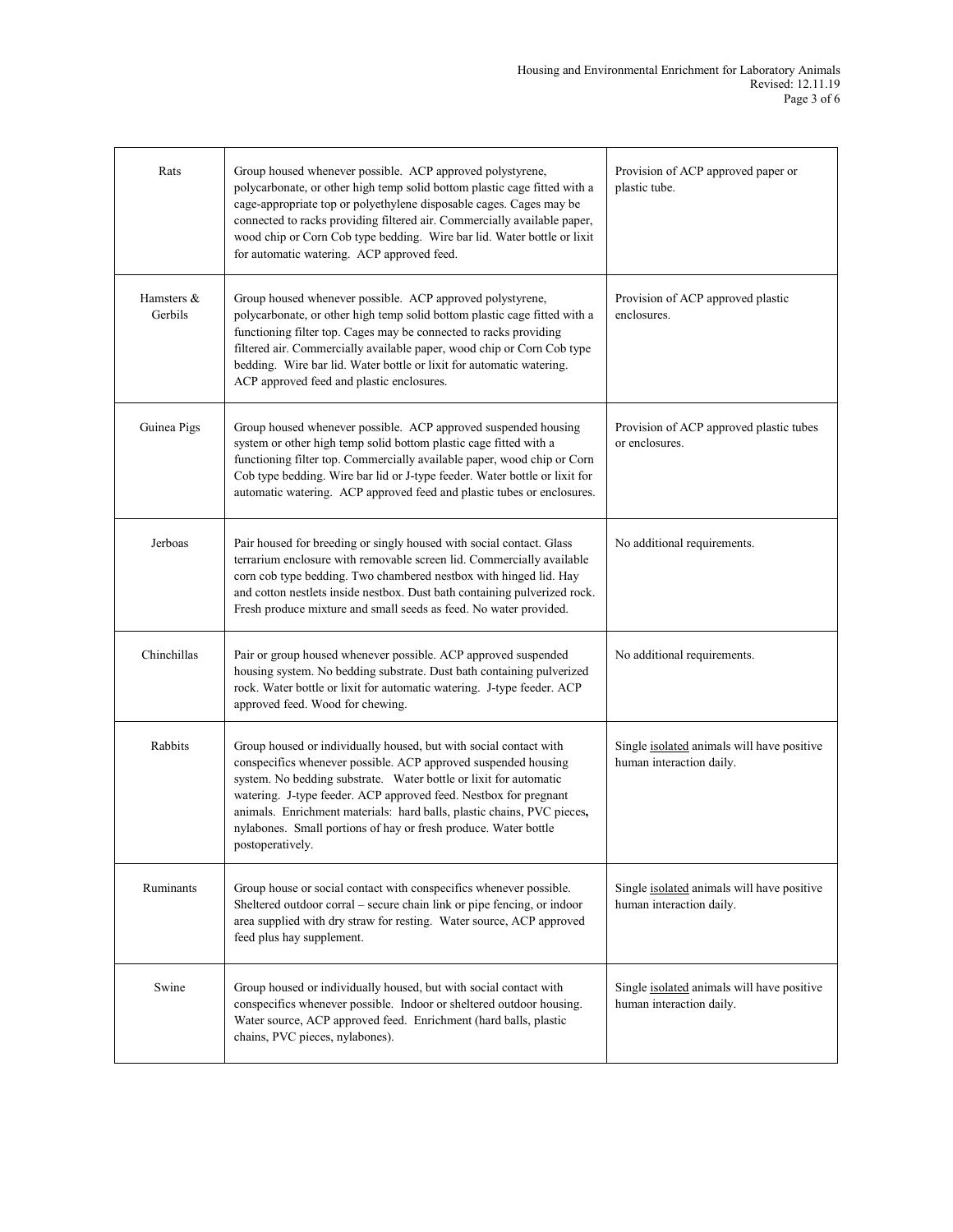| Cats                          | Group housed or social contact with conspecifics whenever possible.<br>Indoor caging of appropriate size, with litter box. Open room access.<br>Water bowl. Feed bowl. ACP approved feed. Beds, scratch posts,<br>automated laser pointer, toys - balls, hanging toys or other ACP<br>approved toys. Positive human interaction daily.                                                                                                                                                                                                                                   | Single isolated animals will have positive<br>human interaction daily. |
|-------------------------------|--------------------------------------------------------------------------------------------------------------------------------------------------------------------------------------------------------------------------------------------------------------------------------------------------------------------------------------------------------------------------------------------------------------------------------------------------------------------------------------------------------------------------------------------------------------------------|------------------------------------------------------------------------|
| Dogs                          | Group house or social contact with conspecifics whenever possible.<br>ACP approved housing systems consisting of indoor or outdoor runs.<br>Commercially available bedding. Raised resting board. Water source<br>available at all times, water bowl or lixit for automatic watering. ACP<br>approved feed. Bowl or J-type feeder. Enrichment materials: balls,<br>nylabones or compressed rawhide, hooves, thread ropes, and other<br>objects. Positive human interaction daily. Where applicable, animals<br>are allowed out of primary cages to exercise and explore. | Single isolated animals will have positive<br>human interaction daily. |
| Non-Human<br>Primates         | Group house or social contact with conspecifics whenever possible.<br>Indoor primate caging with perch, and hammock. Water source, ACP<br>approved feed. Food treats, novel food items such as fruit, nuts, meal<br>worms or vegetables provided as rewards for positive human interaction,<br>behavioral modification, or as forage or browse. Enrichment materials<br>(balls, Nylabones) or compressed rawhide, hooves, thread ropes, and<br>other objects. Positive human interaction daily.                                                                          | Singly isolated animals will have positive<br>human interaction daily. |
| Reptiles /<br>Other Amphibian | Group housed whenever possible in enclosures with a safe heating<br>device located in such a way to allow animal to thermo-regulate<br>appropriately. Fresh water (dechlorinated for amphibian species), ACP<br>approved feed. Hiding tubes, boxes and perches of appropriate size.                                                                                                                                                                                                                                                                                      | No additional requirements                                             |
| Xenopus                       | Group housed in water tanks or tubs with PVC pipe or a floating device.<br>De-chlorinated water, temp appropriate for species, ACP approved feed.                                                                                                                                                                                                                                                                                                                                                                                                                        | No additional requirements.                                            |
| Fish / Zebrafish              | Group housed whenever possible in water-tight enclosures made from<br>fiberglass, plastic and glass. Treated water, temp and water quality<br>monitoring appropriate for species. ACP approved feed.                                                                                                                                                                                                                                                                                                                                                                     | No additional requirements.                                            |
| <b>Birds</b>                  | Group housed whenever possible in smooth wire cages adequate for the<br>species. Flight cages if possible and perches. Water source, ACP<br>approved feed, cuttlebone.                                                                                                                                                                                                                                                                                                                                                                                                   | No additional requirements                                             |

#### **V. Related Documents**

| The Guide for the Care and Use of Laboratory | http://grants1.nih.gov/grants/olaw/Guide-for-the-Care- |
|----------------------------------------------|--------------------------------------------------------|
| Animals                                      | and-Use-of-Laboratory-Animals.pdf                      |
| UCSD Cage Size Reference                     | http://iacuc.ucsd.edu/policies/CageSizes.pdf           |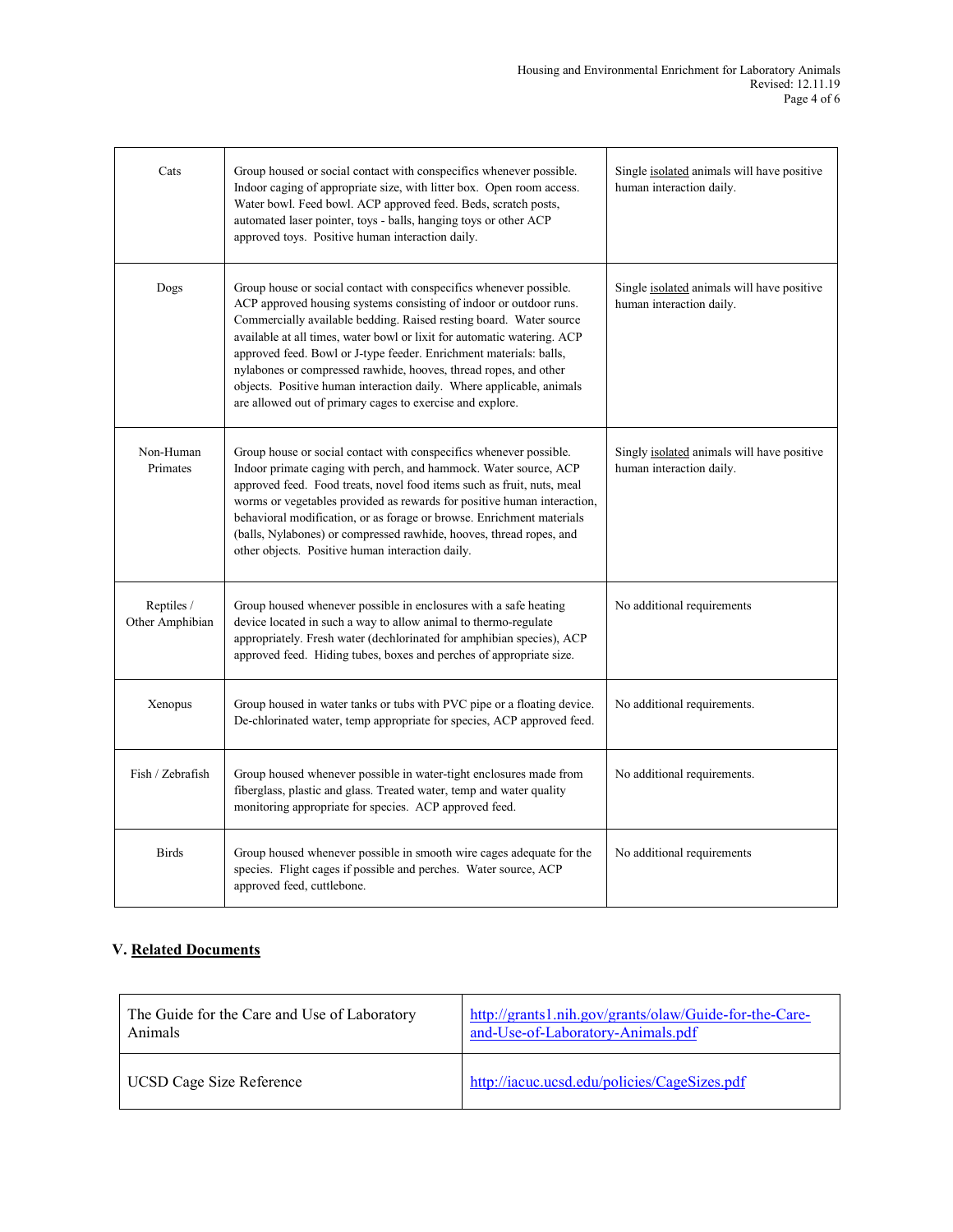#### **VI. Additional information**

- Optional Enrichment
	- o These options are not required to be addressed in the IACUC protocol.
	- o PI must decide which animals receive and arrange for the provision of this enrichment.

| <b>Species</b>           | <b>Optional Enrichment</b>                                                                                                                     |
|--------------------------|------------------------------------------------------------------------------------------------------------------------------------------------|
| Mice                     | Provision of ACP-approved additional nesting material, paper or plastic tubes/enclosures.                                                      |
| Rats                     | Provision of ACP-approved paper or plastic tubes, paper or plastic enclosures, paper towel.                                                    |
| Hamsters and Gerbils     | Provision of ACP-approved paper or plastic tube, paper or plastic enclosures, paper towel.                                                     |
| Guinea Pigs              | Provision of ACP-approved paper or plastic tube, paper or plastic enclosures.                                                                  |
| Jerboas                  | None.                                                                                                                                          |
| Chinchillas              | None.                                                                                                                                          |
| Rabbits                  | Positive human interaction.                                                                                                                    |
| Ruminants                | Positive human interaction.                                                                                                                    |
| Swine                    | Small portions of vegetables or fruit or other commercially available food, not to interfere with primary<br>diet. Positive human interaction. |
| Cats                     | Positive human interaction.                                                                                                                    |
| Dogs                     | Positive human interaction.                                                                                                                    |
| Non-Human Primates       | Food treats not to interfere with primary diet. Novel toys or other devices, such as radio or television.<br>Positive human interaction.       |
| Reptiles/Other Amphibian | None                                                                                                                                           |
| Xenopus                  | None                                                                                                                                           |
| Fish/Zebrafish           | Placing floating devices is encouraged in tanks of zebrafish with low density.                                                                 |
| <b>Birds</b>             | None                                                                                                                                           |

- Enrichment must be conducted in such a way to not interfere with the research results or must be controlled appropriately.
- ACP-approved, species-appropriate enrichment items may include:
	- o Paper nesting material
	- o Cotton nesting material
	- o Paper tubes
	- o Paper enclosures
	- o Plastic tubes
	- o Plastic enclosures
	- o Wood blocks or sticks
	- o Nylabones